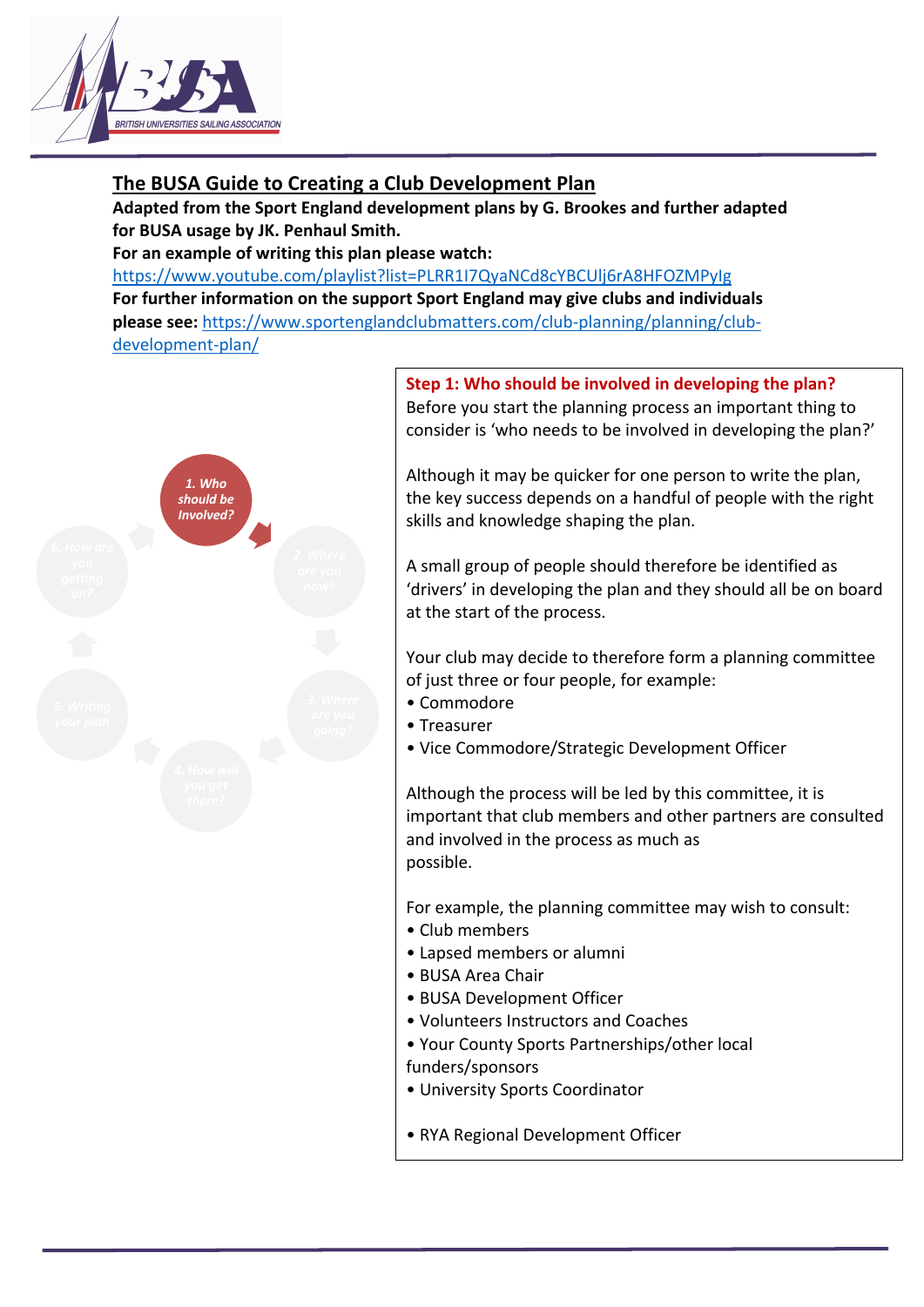



### **Step 2: Where are you now?**

Once you have set up your planning committee, the next stage is to identify where you currently are as a club. Think about areas such as **your offer to members and participants, your available volunteers, time commitments and likely graduation time of your volunteers, your facilities, the state of your finances and who you work in partnership with**. Add in other relevant areas for your club.

The easiest way to identify your starting point is to work through a SWOT Analysis. A SWOT Analysis consists of four main sections:

**Strengths:** Characteristics of your club that give you an advantage

**Weaknesses:** The limitations of your club or areas where you could improve

**Opportunities:** External opportunities available to your club that could help you expand or develop

**Threats:** External factors that could create problems or barriers for your club

Once you have completed the SWOT Analysis it is important to discuss the findings and implications. You may decide to do this in one or more of the following ways:

- Agenda item at the next Committee Meeting
- Agenda item at your next Annual General Meeting
- Arrange a club meeting for all committee members, members and coaches (where applicable).
- Questionnaire to members, coaches and volunteers
- Informal discussions with all club members and personnel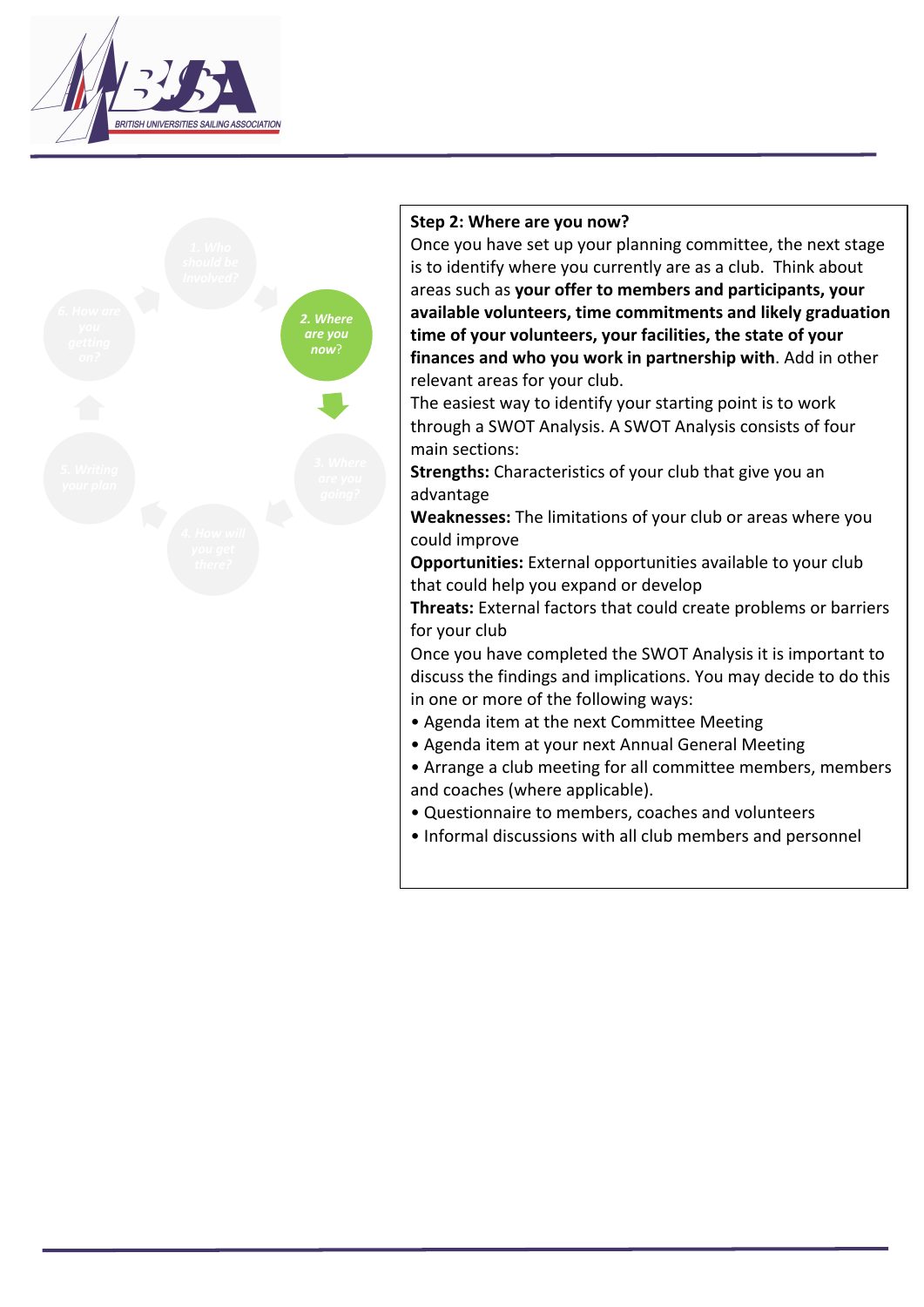



### **Step 3: Where do you want to be?**

Every sports club needs a clear vision and your Development Plan will be based on the vision for your club, so it is important that everyone shares this.

Also write Key Goals for the next 3-5 years, to achieve this vision. These may need to happen now, next month, next year or even 2 -5 years time.

It is therefore important at this stage that you identify:

- A clear vision for your club
- Key goals for the next 3-5 years
- Some longer term goals

We recommend you consider refer back to your earlier SWOT analysis and also consider the following issues as important factors in achieving your key goals: Club management, Workforce, Marketing, participation pathways, member satisfaction and your facilities/ equipment.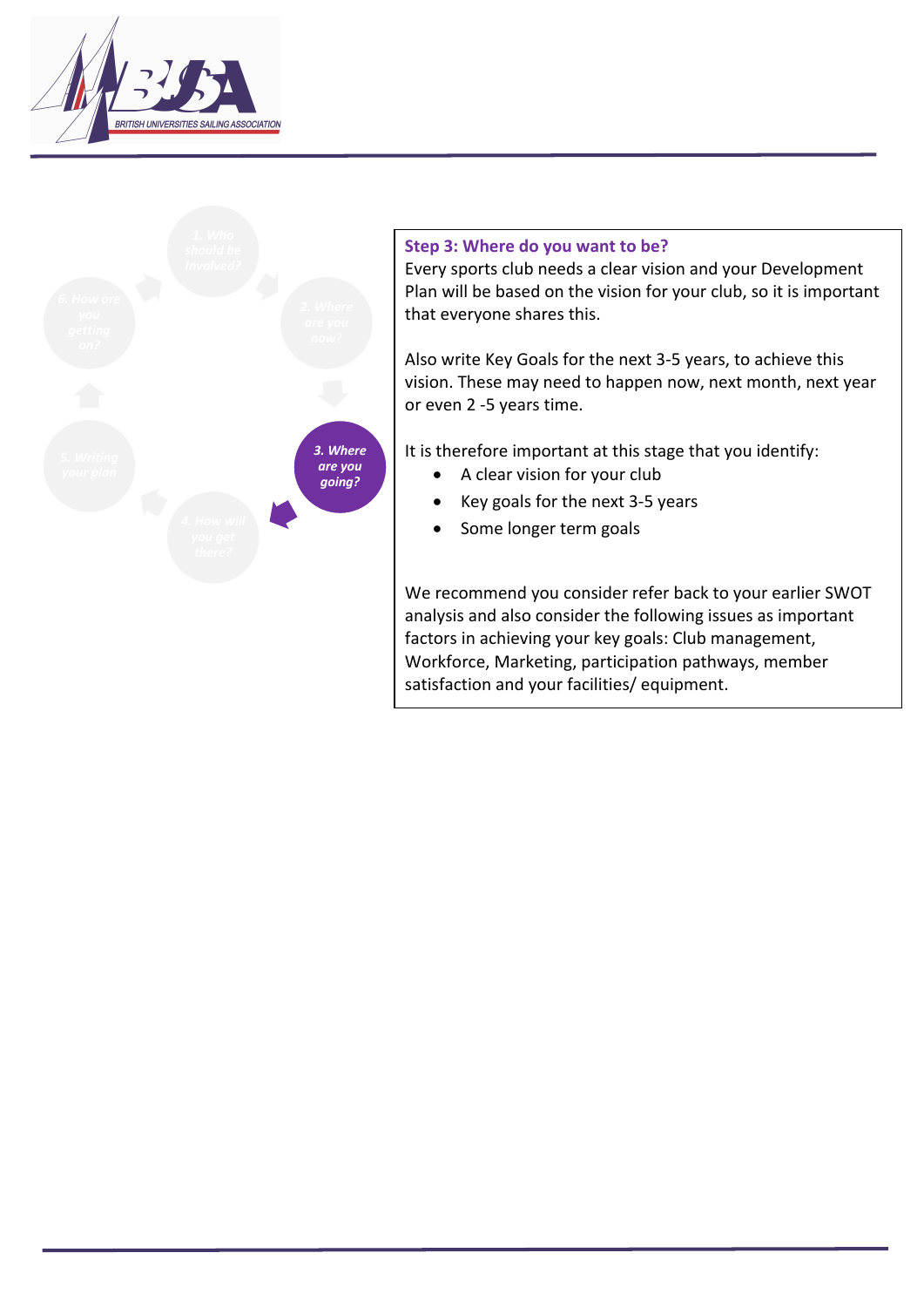



# **Step 4: How will you get there? Identifying your objectives** This stage focuses on how your club is going to achieve its vision and can be broken down into Objectives. **Objectives:**

Club Development Planning works best when the overall club vision is broken down into smaller, more manageable objectives that are realistic and achievable. You should ensure that these objectives are spread across all the main areas required to run your club.

We recommend that you follow the SMART principle when setting your objectives:

- **S**pecific: Identify what the club wants to achiev e
- **M**easurable: Is the club able to measure whether it is meeting the objectives or not?
- **A**chievable: Are the objectives achievable and attainable?
- **R**ealistic: Can the objectives realistically be achieved the objectives with the resources it has?
- **T**imed: When does the club want to achieve the set objectives?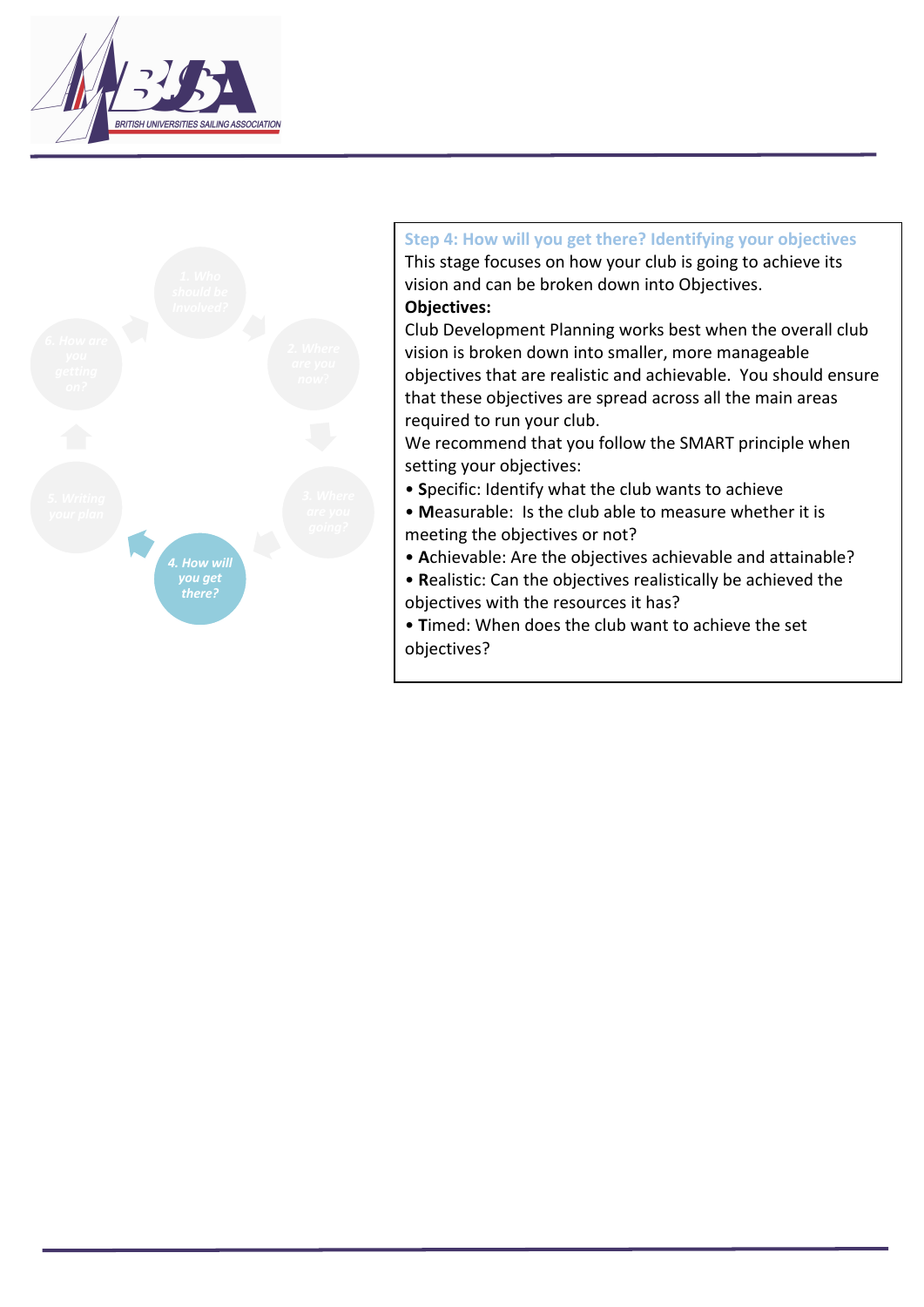



## **Step 5: Writing your Club Development Plan**

The next and final step in the planning process is to write-up the plan using the information produced from Steps  $1 - 4$ . Ideally, your Club Development Plan should:

- Be linked to the overall 'Vision' for the club
- Review the current position and sustainability of the club
- Highlight key short, medium, and longer-term goals
- Highlight projected actions, resources, finances and timescales to achieve these goals
- Allow for a review of progress and outcomes throughout the year

Your plan should be easy to use, review and amend. Remember to explain things clearly. Your plan will be passed down to future committees that you might not be involved in, so make sure that anyone can read and understand it.